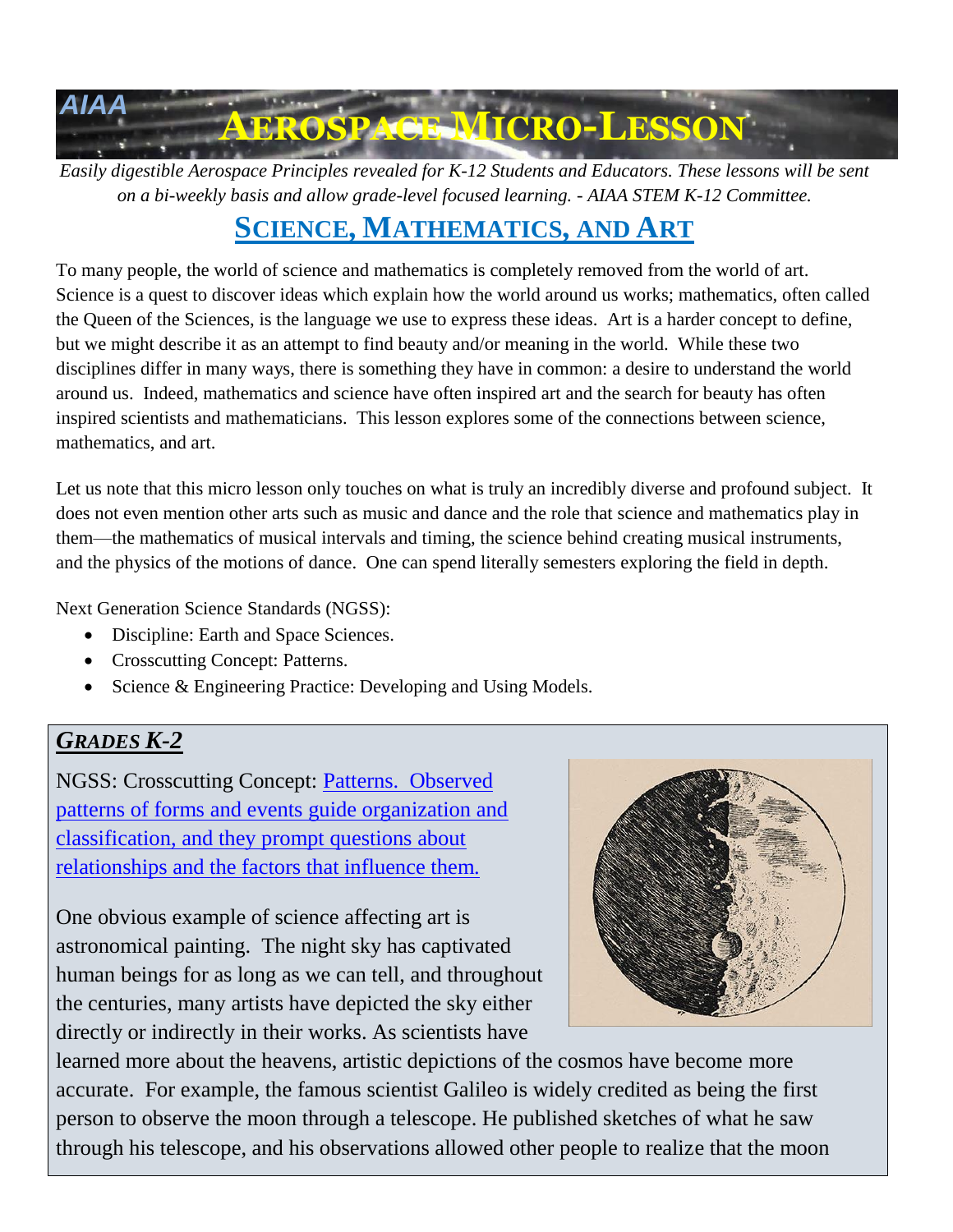## *GRADES K-2 (CONTINUED)*

was not just a glowing sphere, but a planetary body with similarities to our own earth such as mountains, valleys, and canyons. One of these sketches is shown here. Galileo's drawings, published in 1609, changed the way that humans saw the moon, and artists who followed him would create increasingly intricate depictions of the lunar surface.

However, the relationship between science and art goes both ways; art can also help to inform and inspire science. One example of this is the use of old paintings to learn about the motion of stars and other celestial bodies. Amazingly, astronomers have used paintings from hundreds of years ago to identify astronomical phenomena. In particular, comets are a fascinating link between historical art and present-day science. Comets—large balls of dust and ice that hurtle through space—leave long trails in the night sky as they pass near to Earth, and artists throughout history have recorded these cosmic sightings in paintings and drawings. Perhaps the most famous example is Halley's Comet, which passes by Earth roughly every 76 years. Scientists have been able to identify this specific comet in artwork from around the world, ranging from 11<sup>th</sup>-century France [\(the Bayeux Tapestry—](http://www.bayeuxtapestry.org.uk/)comet shown [here\)](http://anglosaxon.archeurope.info/uploads/images/Bayeux%20Tapestry/scene%2038.jpg) to 14<sup>th</sup>-century Italy [\(Adoration of the Magi\)](https://05varvara.files.wordpress.com/2013/05/01-giotto-di-bondone-the-adoration-of-the-magi-cappella-scrovegni-a-padova-padova-italy-13051.jpg) to ancient China and Greece. In this way, artists' attempts to depict the world around them have helped astronomers to establish a long scientific record of Halley's Comet.

In more recent times (say, for the past 200 years or so), astronomical artists have used their imaginations to embellish scientific reality by painting alien landscapes and skies as they think would exist elsewhere in the universe. Some early examples are James Carpenter and James Nasmyth, who created [sculpted models of what they imagined the Moon's surface to](http://seeingscience.umbc.edu/2016/10/nasmyth-carpenter-the-moon-considered-as-a-planet-a-world-and-a-satellite-1874/)  [look like](http://seeingscience.umbc.edu/2016/10/nasmyth-carpenter-the-moon-considered-as-a-planet-a-world-and-a-satellite-1874/) in 1874; a few years later, Paul Philippoteaux painted a view of what he thought [the rings of Saturn might look like up close.](https://upload.wikimedia.org/wikipedia/commons/d/d6/%27Off_on_a_Comet%27_by_Paul_Philippoteaux_087.jpg) These sorts of artwork can't be described as *scientific*, per se, but they often inspire people from all walks of life—including scientists—to seek out a deeper understanding of the universe.

Some astronomical artists also paint pictures of what they think life will be like in the future. The best-known of these artists in the last century, [Chesley Bonestell,](http://www.printmag.com/uncategorized/chesley-bonestell-imagining-the-future/) created a series of pictures of spacecraft, space stations, and astronauts. He worked with the best scientific minds in figuring out what these were likely to look like. Even with this help, though, he didn't always get things right; the linked page shows pictures by Bonestell of a canal on the surface of Mars and of a space station that looks nothing like the real thing. However, the realism (or lack thereof) of these pieces of art is beside the point if they are still able to inspire and encourage people's curiosity.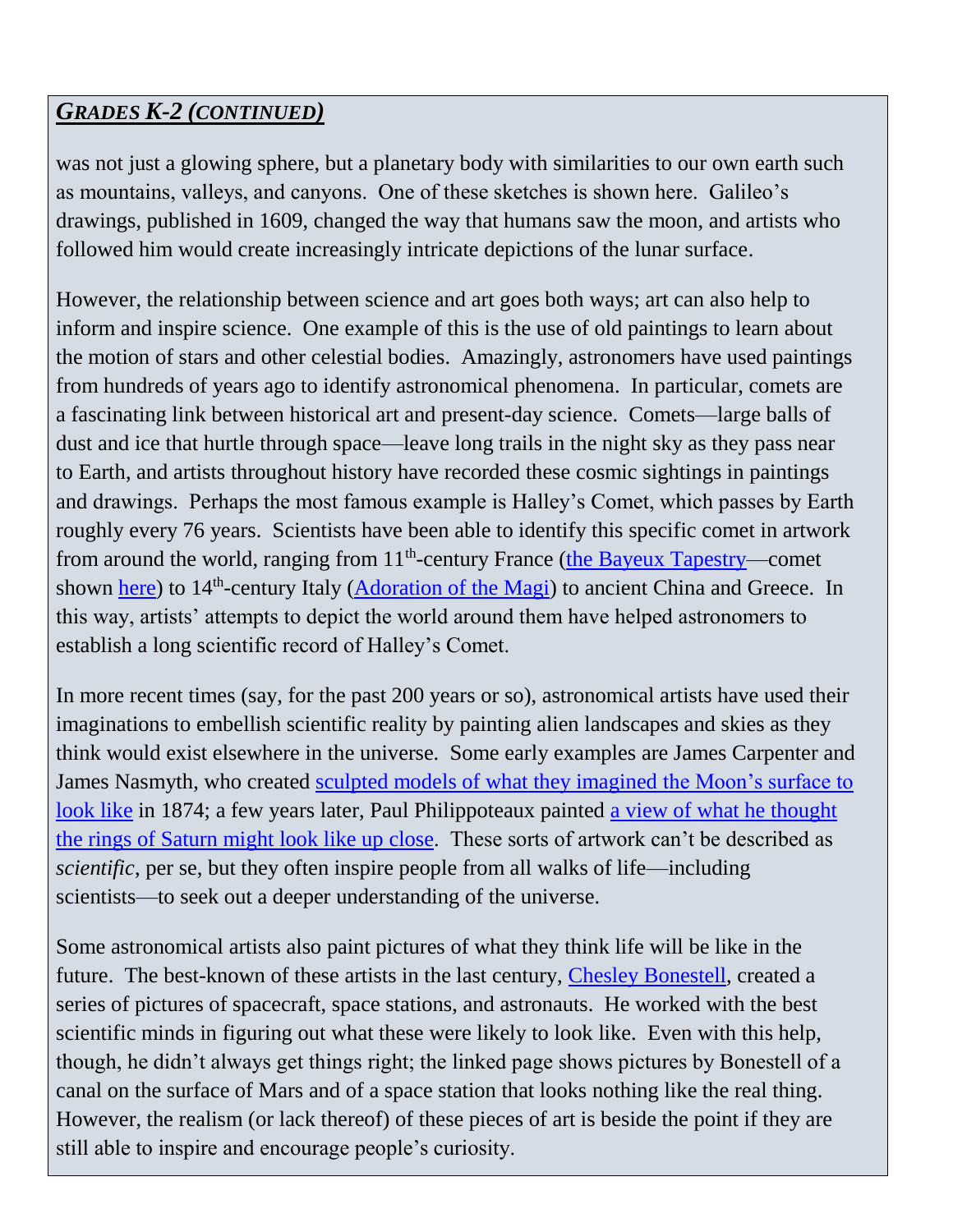## *GRADES K-2 (CONTINUED)*

Suggested Activity: Have the students draw a picture of something to do with astronomy or space exploration. It can range from the [realistic](https://fineartamerica.com/featured/aurora-borealis-over-sandvannet-lake-arild-heitmann.html?product=art-print) to the very [whimsical.](https://fineartamerica.com/featured/rockship-dennis-wunsch.html?product=art-print)

#### *GRADES 3-5*

NGSS: Crosscutting Concept: Patterns. [Observed patterns of forms and events guide](https://www.nextgenscience.org/sites/default/files/resource/files/Appendix%20G%20-%20Crosscutting%20Concepts%20FINAL%20edited%204.10.13.pdf)  [organization and classification, and they prompt questions about relationships and the](https://www.nextgenscience.org/sites/default/files/resource/files/Appendix%20G%20-%20Crosscutting%20Concepts%20FINAL%20edited%204.10.13.pdf)  [factors that influence them.](https://www.nextgenscience.org/sites/default/files/resource/files/Appendix%20G%20-%20Crosscutting%20Concepts%20FINAL%20edited%204.10.13.pdf)

Of artists who have been inspired by science and mathematics, probably none is better known in modern times than Maurits Cornelis ("M.C.") Escher. His art is rife with tessellations, geometrical figures, paradoxes, and impossibilities. He was born in 1898 in the Netherlands and died there in 1972. Strikingly, he did not do well in mathematics classes in school; he was almost forty years old when he "came to the open gate, the open gate of mathematics."

Escher's mathematical art falls largely into the categories of tessellations, geometrical figures, and logical paradoxes. [A tessellation is a tiling](https://www.livescience.com/50027-tessellation-tiling.html)  [of a plane by exact or approximate repetitions](https://www.livescience.com/50027-tessellation-tiling.html)  [of one or more](https://www.livescience.com/50027-tessellation-tiling.html) figures. Escher's tessellations range from the [relatively simple](https://www.mcescher.com/gallery/switzerland-belgium/no-11-sea-horse/) (but only [relatively\)](https://www.mcescher.com/gallery/switzerland-belgium/no-28-three-birds/) [repetition of the same figures](https://www.mcescher.com/gallery/back-in-holland/no-67-horseman/) over the image through the [gradual evolution](https://www.mcescher.com/gallery/switzerland-belgium/day-and-night/) of figures [across the image](https://www.mcescher.com/gallery/switzerland-belgium/cycle/) to the [intricate](https://www.mcescher.com/gallery/recognition-success/circle-limit-iii/)  [duplications](https://www.mcescher.com/gallery/recognition-success/circle-limit-iii/) of [ever-smaller copies of the](https://www.mcescher.com/gallery/recognition-success/smaller-and-smaller/)  [figures.](https://www.mcescher.com/gallery/recognition-success/smaller-and-smaller/) His [geometrical figures,](https://www.mcescher.com/gallery/recognition-success/sphere-spirals/) [usually three](https://www.mcescher.com/gallery/back-in-holland/concentric-rinds-i/)[dimensional,](https://www.mcescher.com/gallery/back-in-holland/concentric-rinds-i/) often include [fantastical reptiles](https://www.mcescher.com/gallery/back-in-holland/stars-i/) or [other creatures](https://www.mcescher.com/gallery/recognition-success/mobius-strip-ii/) within them. And Escher's [images](https://www.mcescher.com/gallery/recognition-success/convex-and-concave/) of [logical paradoxes](https://www.mcescher.com/gallery/recognition-success/belvedere/) are [the stuff of legend.](https://www.mcescher.com/gallery/recognition-success/ascending-and-descending/)

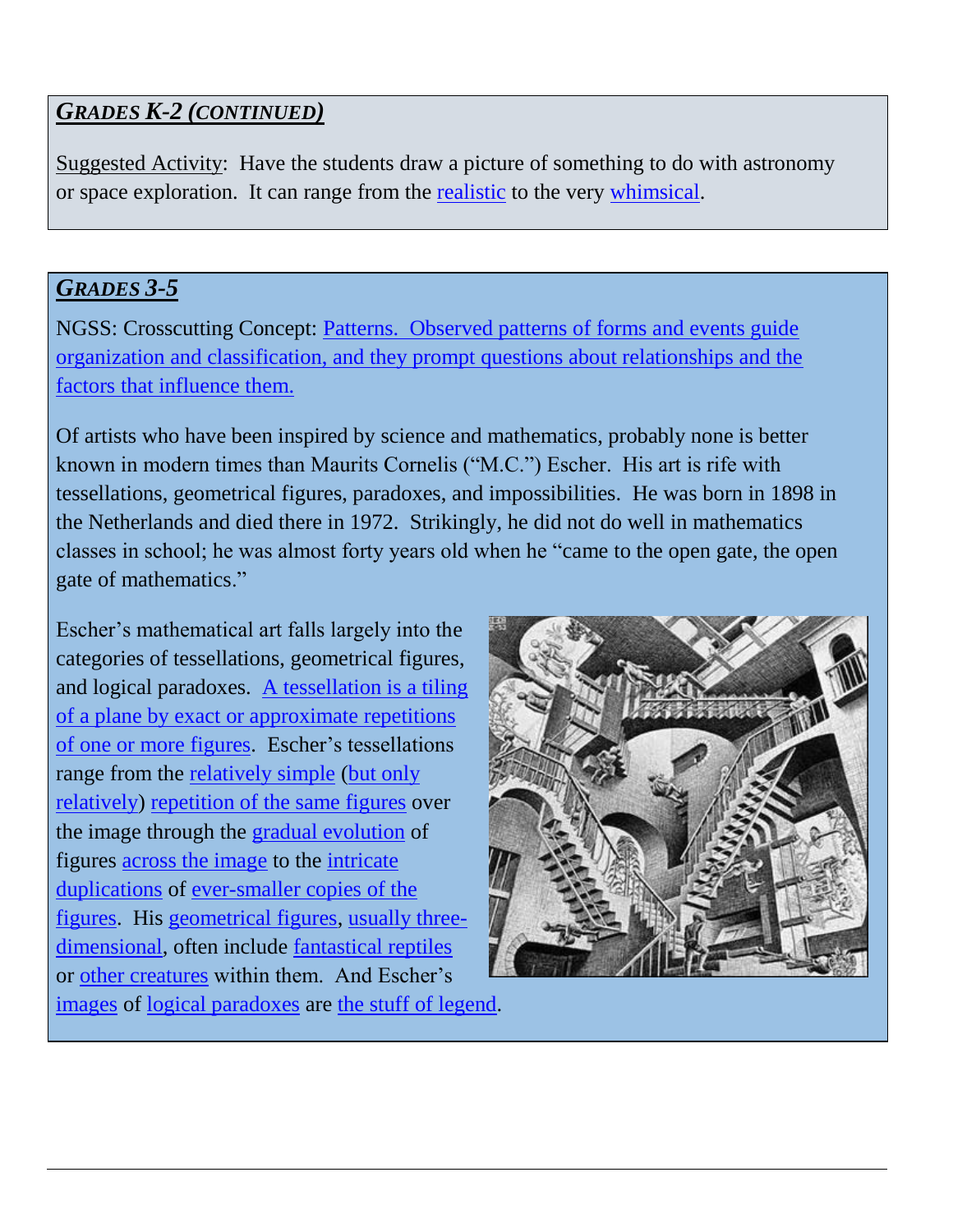## *GRADES 6-8*

NGSS: Crosscutting Concept: [Patterns. Observed patterns of forms and events guide](https://www.nextgenscience.org/sites/default/files/resource/files/Appendix%20G%20-%20Crosscutting%20Concepts%20FINAL%20edited%204.10.13.pdf)  [organization and classification, and they prompt questions about relationships and the](https://www.nextgenscience.org/sites/default/files/resource/files/Appendix%20G%20-%20Crosscutting%20Concepts%20FINAL%20edited%204.10.13.pdf)  [factors that influence them.](https://www.nextgenscience.org/sites/default/files/resource/files/Appendix%20G%20-%20Crosscutting%20Concepts%20FINAL%20edited%204.10.13.pdf)

Perhaps one of the most striking confluences of analytical theory and aesthetic beauty is the topic of fractals. A fractal is an image made by continuously repeating one "element" in a pattern infinitely and on increasingly small scales (this is a slightly narrow definition; it is possible for fractals to take other, non-visual forms as well). What does this mean, exactly? Essentially, we can generate a simple fractal by taking some sort of shape, and modifying it in such a way that the resulting shape can be transformed again using the same rule. For example, if we start with an equilateral triangle, we could modify it by placing another equilateral triangle in the middle third of each side; this would give us a six-pointed star. We could then do the same procedure again—inserting a triangle into the

middle third of each line—and get a more complicated shape. In fact, we can *keep* doing this, over and over again, until the shape becomes very intricate. This is a classic example of a fractal and is called a Koch snowflake.



What is the perimeter of a Koch snowflake? If the length of each side of the original triangle is one unit of distance, then the perimeter of the original triangle is three units. After you take out the middle third of each side (length one third) and replace it with the two line segments (length one third each, or two thirds per side of the triangle), the perimeter of the resulting star is four units. With each iteration, you change the length between the endpoints of each line segment from three to four, multiplying the complete perimeter by the ratio of four over three. If you do this infinitely many times to make a true Koch snowflake, you get an infinite sequence of multiplications. The perimeter of a Koch snowflake is thus infinite, even though it fits in a small area. This is the essence of it being a fractal shape.

The Koch snowflake is a simple example of a fractal, but there are many more complicated ones. Perhaps the most famous fractal is the Mandelbrot Set. The Mandelbrot Set is a collection of complex mathematical numbers (hence, "set"), but its fractal nature is strikingly beautiful when viewed visually. An image of the set is given on the right. You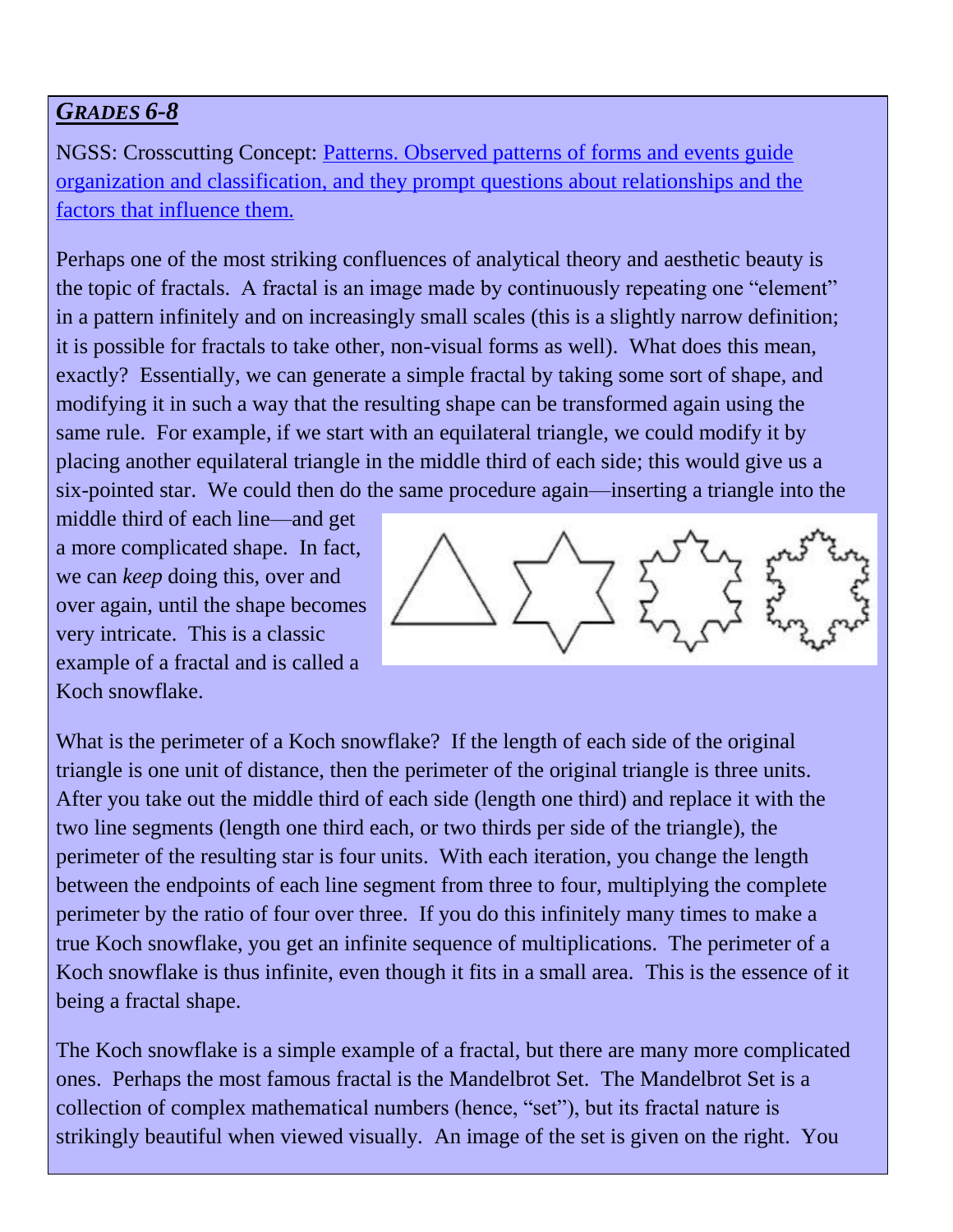## *GRADES 6-8 (CONTINUED)*

can see how intricate and complex the shapes are; one of the most mind-boggling things about fractals such as this is that they are just as complicated when you zoom in. That is, the patterns that make them up continue infinitely, so you could keep zooming in on an image like the Mandelbrot Set forever. In fact, [there is a website which](http://www.pbs.org/wgbh/nova/physics/fractal-detail.html)  [lets you do exactly that–](http://www.pbs.org/wgbh/nova/physics/fractal-detail.html)by selecting an area with your computer mouse, you can zoom in millions or billions of



times, but the image still looks just as complex as before (note: in this web demo, there *is* a limit on how far you can zoom in (around 100 quadrillion times), but this is a limitation of your web browser and not of the mathematics).

Fractals are more than just pretty patterns, however. Mathematicians have been able to [use](https://www.wired.com/2010/09/fractal-patterns-in-nature/)  [fractals to describe](https://www.wired.com/2010/09/fractal-patterns-in-nature/) [many processes and phenomena in the natural world.](https://www.mnn.com/earth-matters/wilderness-resources/blogs/14-amazing-fractals-found-in-nature) For example, snowflakes, leaves, and even some trees are have fractal-like geometries (although obviously none of these are infinite). Even lightning can have a fractal structure. In recent years, fractals have also been used in computers to simulate complex graphical phenomena like shadows.

Fractals are a perfect example of math and art meeting in the middle. They are mathematical constructions, but they accurately describe the world around us in a beautiful way.

## *GRADES 9-12*

NGSS: Crosscutting Concept: [Patterns. Observed patterns of forms and events guide](https://www.nextgenscience.org/sites/default/files/resource/files/Appendix%20G%20-%20Crosscutting%20Concepts%20FINAL%20edited%204.10.13.pdf)  [organization and classification, and they prompt questions about relationships and the](https://www.nextgenscience.org/sites/default/files/resource/files/Appendix%20G%20-%20Crosscutting%20Concepts%20FINAL%20edited%204.10.13.pdf)  [factors that influence them.](https://www.nextgenscience.org/sites/default/files/resource/files/Appendix%20G%20-%20Crosscutting%20Concepts%20FINAL%20edited%204.10.13.pdf)

It is worth drawing a distinction between something that is beautiful and something that is sublime. "Beautiful," according to the dictionary, is "having qualities that delight the eye." "Sublime," on the other hand, is "of high spiritual, moral, or intellectual worth" or "inspiring awe." Thus a photograph by the Hubble Space Telescope, in addition to being beautiful, is also sublime. Besides pleasing the eye, it also inspires awe at the vastness of the universe and the intricacy of its contents. This is an important distinction—the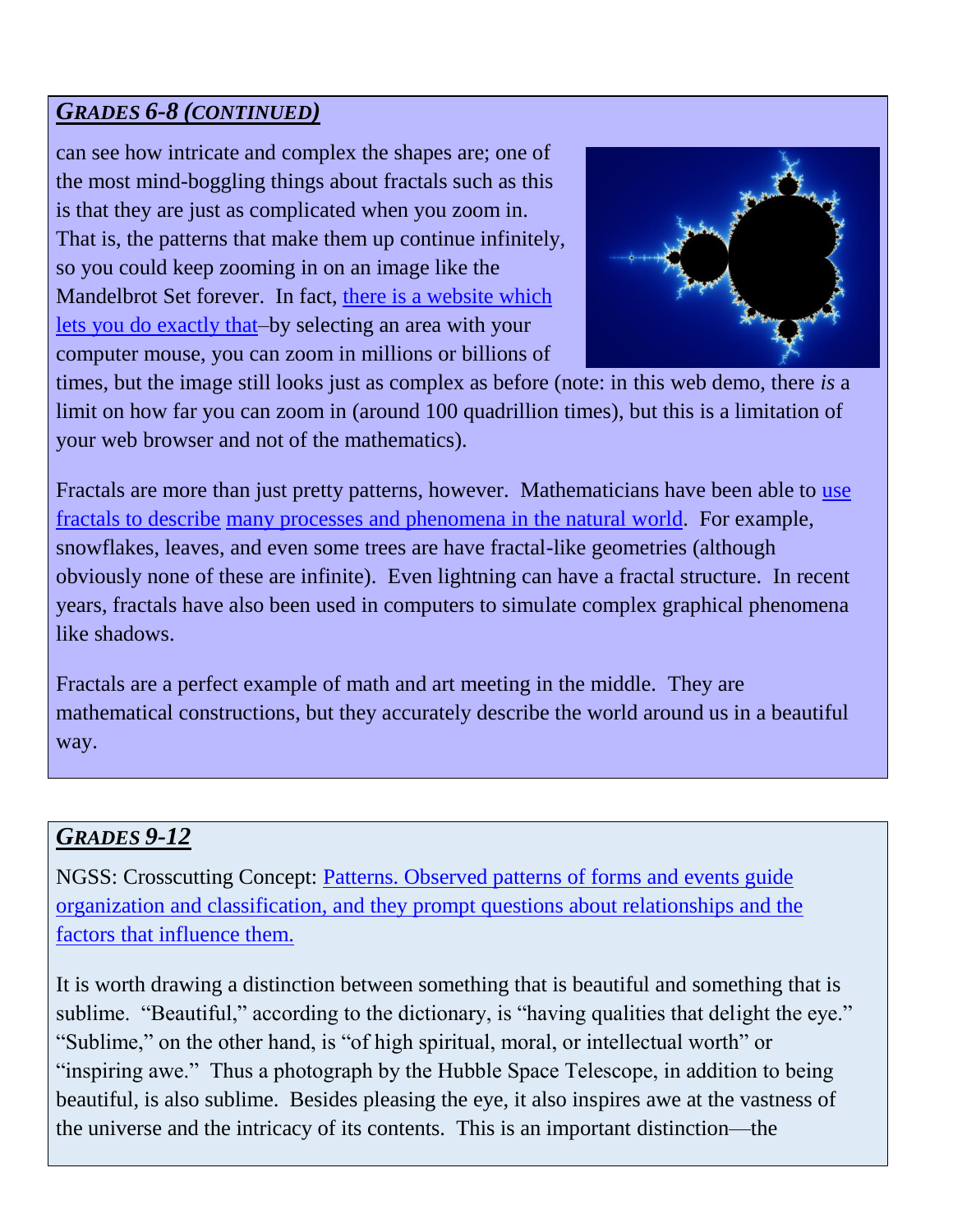# *GRADES 9-12 (CONTINUED)*

difference between the worthiness of the object itself and one's personal reaction to it—which is often overlooked in modern times.

In addition to the inspiration that artists have often drawn from science and mathematics, scientists have often looked to the ideas of beauty and elegance to guide their theorizing. The "elegance" of a scientific theory has to do with its simplicity and its ability to explain—or describe—many widely different phenomena. Scientists find the quality of



elegance to be notoriously difficult to put their fingers on and pin down; nevertheless, it is an important part of theorizing.

An example from the last century [\(updated, apparently, for the current century\)](http://people.loyno.edu/~folse/grue.html) that illustrates (although it does not explain) the idea of the elegance of a theory has to do with the color of emeralds. One theory about emeralds was that they are green in color, meaning that when one looks at them under ordinary lighting conditions they appear green. A second theory was that they are "grue" in color, meaning that until midnight on December 31, 1999 they appeared to be green but any time after that they appear to be blue. Which theory is correct? All observations of emeralds before December 31, 1999 supported both theories equally well; the only reason to prefer the first theory over the second was something other than the scientific observations. Yet nobody took the second theory seriously. (Your writer will remain silent on the question of having looked at an emerald on New Year's Day 2000 to test the second theory.) Obviously there is something besides matching observational data that is used in assessing whether or not a scientific theory is correct. That something is, at least in part, elegance.

Sixty Years Ago in the Space Race:

August 17, 1958: [The American spacecraft "Pioneer 0" was launched toward lunar orbit but exploded](https://nssdc.gsfc.nasa.gov/nmc/spacecraftDisplay.do?id=ABLE1)  [77 seconds after liftoff at an altitude of 15.2 kilometers.](https://nssdc.gsfc.nasa.gov/nmc/spacecraftDisplay.do?id=ABLE1)